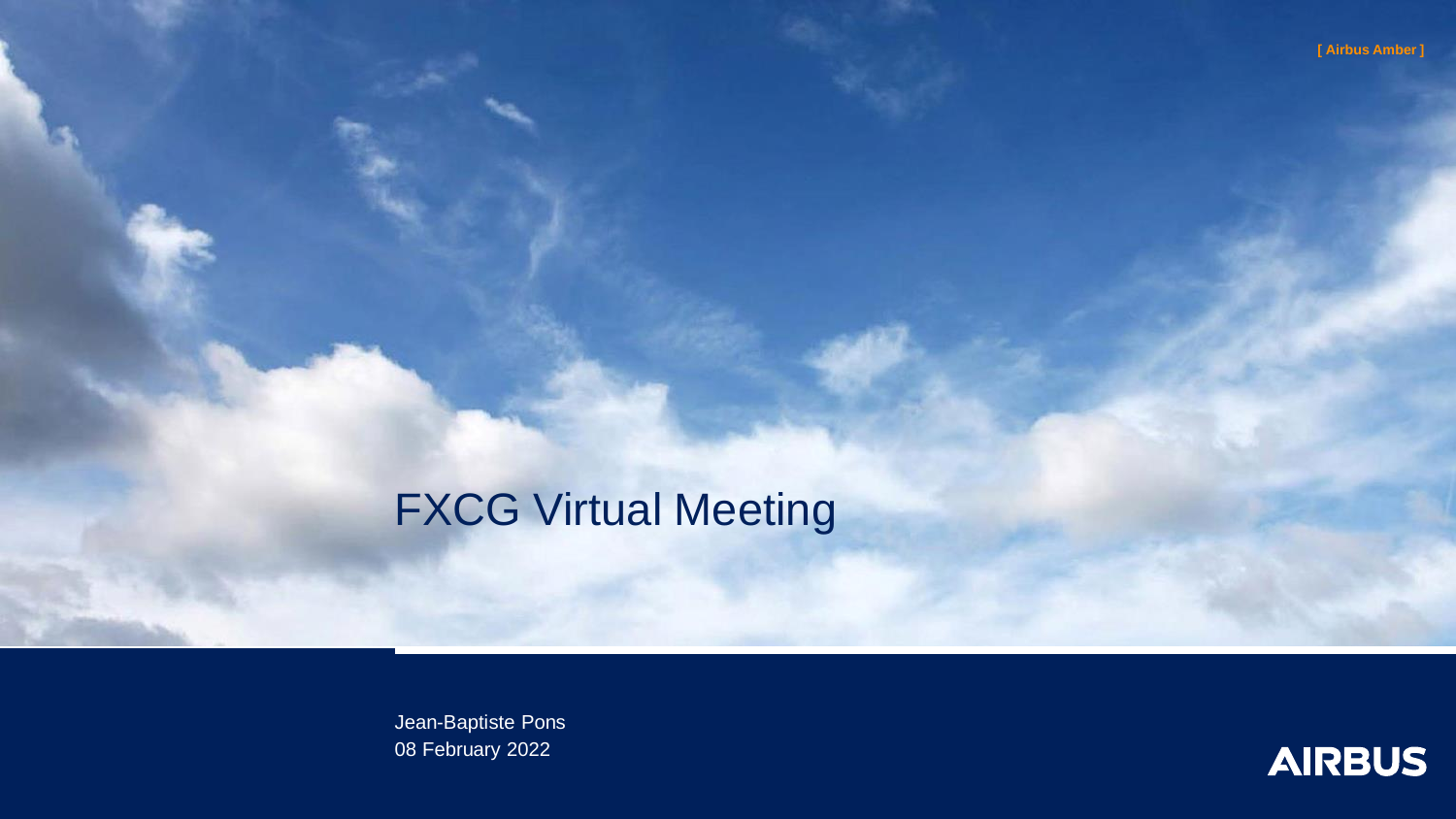## Airbus Year-End Cash Management (1/2)

### **Volatility of Airbus' Cash Balance**

- Airbus traditionally ends the year with an elevated cash balance, due to the seasonality of its business, with larger inflows towards year-end
- In addition, even intra-month cash flow volatility can accumulate to levels of up to €4bn/day

### **O/N Liquidity is key for Airbus**

- During the year Airbus manages its cash position through a large range of products
- EUR, GBP and USD Money Market Funds providing overnight liquidity are used on a daily basis
- FX Treasury swaps are used every day to rebalance currency positions
- Airbus' large derivatives position with banks, limits the risk tolerance for bank deposits

#### Daily and Monthly Working Capital swings



 $M$ in  $Max$  Average

Airbus YE currency mix



 $EUR$  USD  $GBP$ 

### **AIRBI**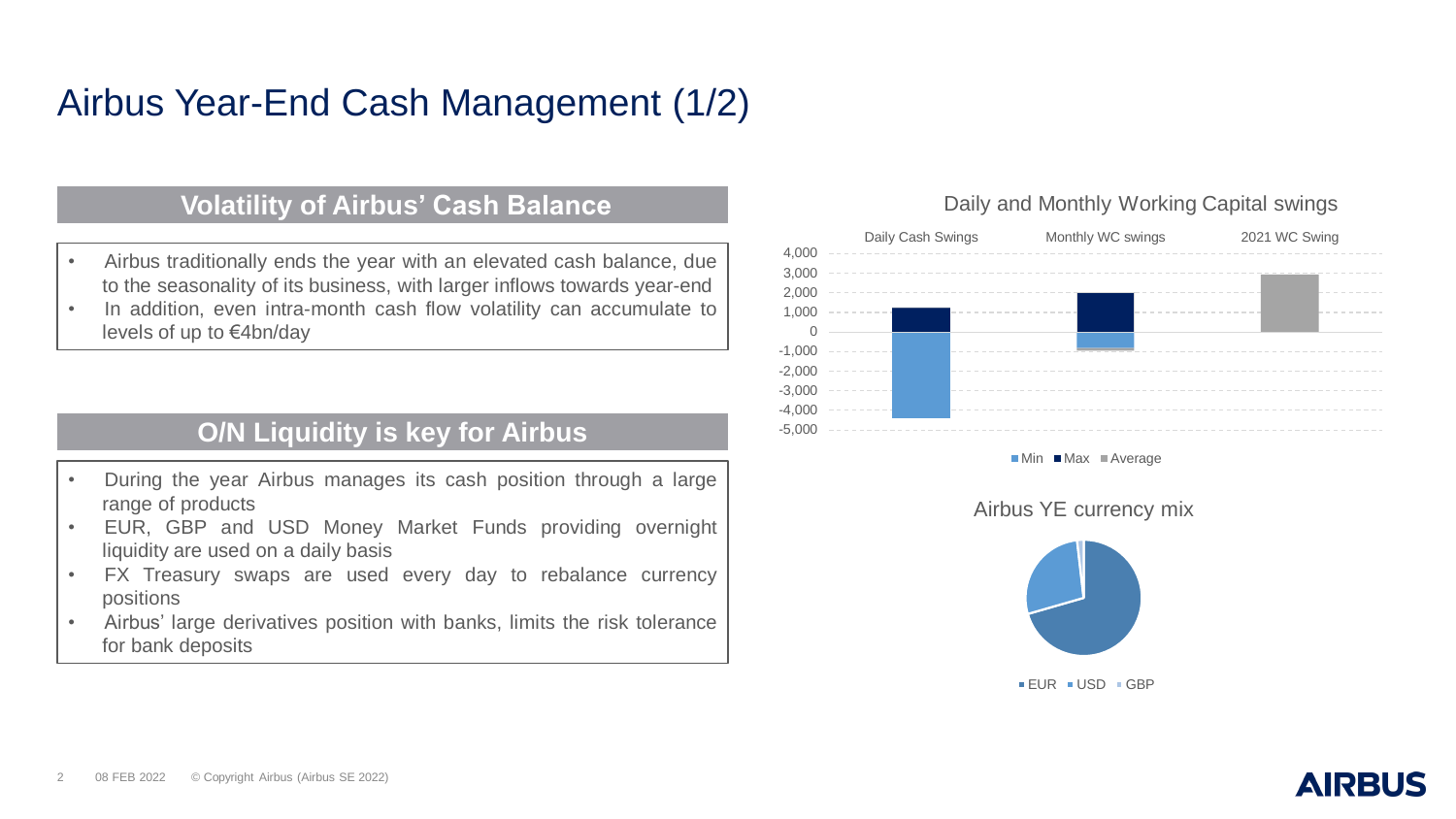## Airbus Year-End Cash Management (2/2)

### **Market Conditions at year-end**

- Investor's demand to invest cash on the one hand, and the limit supply on the other hand, is putting constraints on the Asset Managers of EUR MMFs to accept new subscriptions, but also a considerable degradation of investment yields
- Also the FX Treasury Swap implementation over year-end becomes increasingly costly due to the (liquidity implied) rise of EUR/USD swap points

#### **Airbus' cash strategy at year-end**

- Airbus was able to invests its EUR liquidity through a large pool of Asset Managers, but had to reduce the subscription size up to 70% of the standard ticket size
- The remaining liquidity in GBP and USD has been directly invested in those currencies, where Airbus did not experience the same constraints seen in EUR
- For liquidity in non core currencies, Airbus was using FX swaps to convert the liquidity to EUR, which was manageable, but quite costly towards YE

#### Average o/n EUR MMF Yield in 2021





Source: Bloomberg

## **AIRBUS**